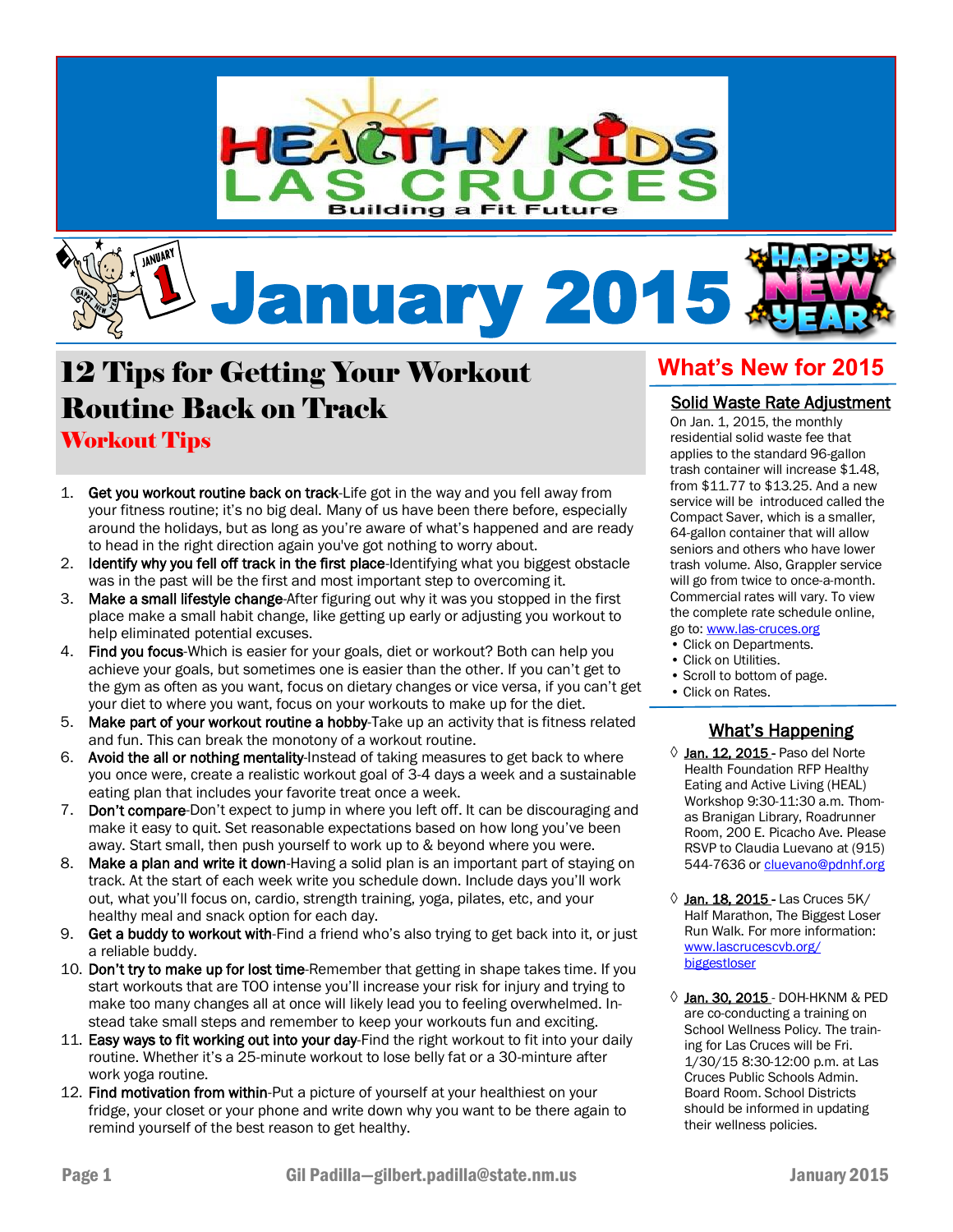

### Built Environment

# **Improvements**

### **La Llorona Park Trail Improvement**

The project will reconstruct 1.1 miles of the existing trail from La Llorona Park to the Las Cruces Outfall Channel Trail that was recently completed. The existing gravel trail surface will be removed and replaced with a permeable, durable surface that will allow storm water to recharge the water table adjacent to the trail. The project will also include additional trail amenities like benches and dog waste stations, and will provide users with a more skid-resistant surface that will reduce future maintenance costs.

#### **Burn Lake Improvements**

Two major projects are underway at Burn Lake. Phase II Landscape Improvements includes an observation

deck that extends into the lake area, new picnic structures, new trees and other landscaping, upgraded walkways, new retaining walls and paved parking. The other project is Phase VII of the El Molino Flood Control Project. It consists of expanding the existing ponding facility adjacent to Burn Lake. The \$900,000 improvement is scheduled to be completed by the end of the year.

### Families & Community

#### **Teen Mobile Unit**

The City's Parks & Recreation Department continues to expand services by purchasing and developing a Teen Mobile Unit (TMU) to extend recreational programing into the community. The TMU will be used for a variety of pur-

poses to support teen activities involving music, sports, contests, tournaments, entertainment, fitness and other programs. For more information call 541-2550







Bar